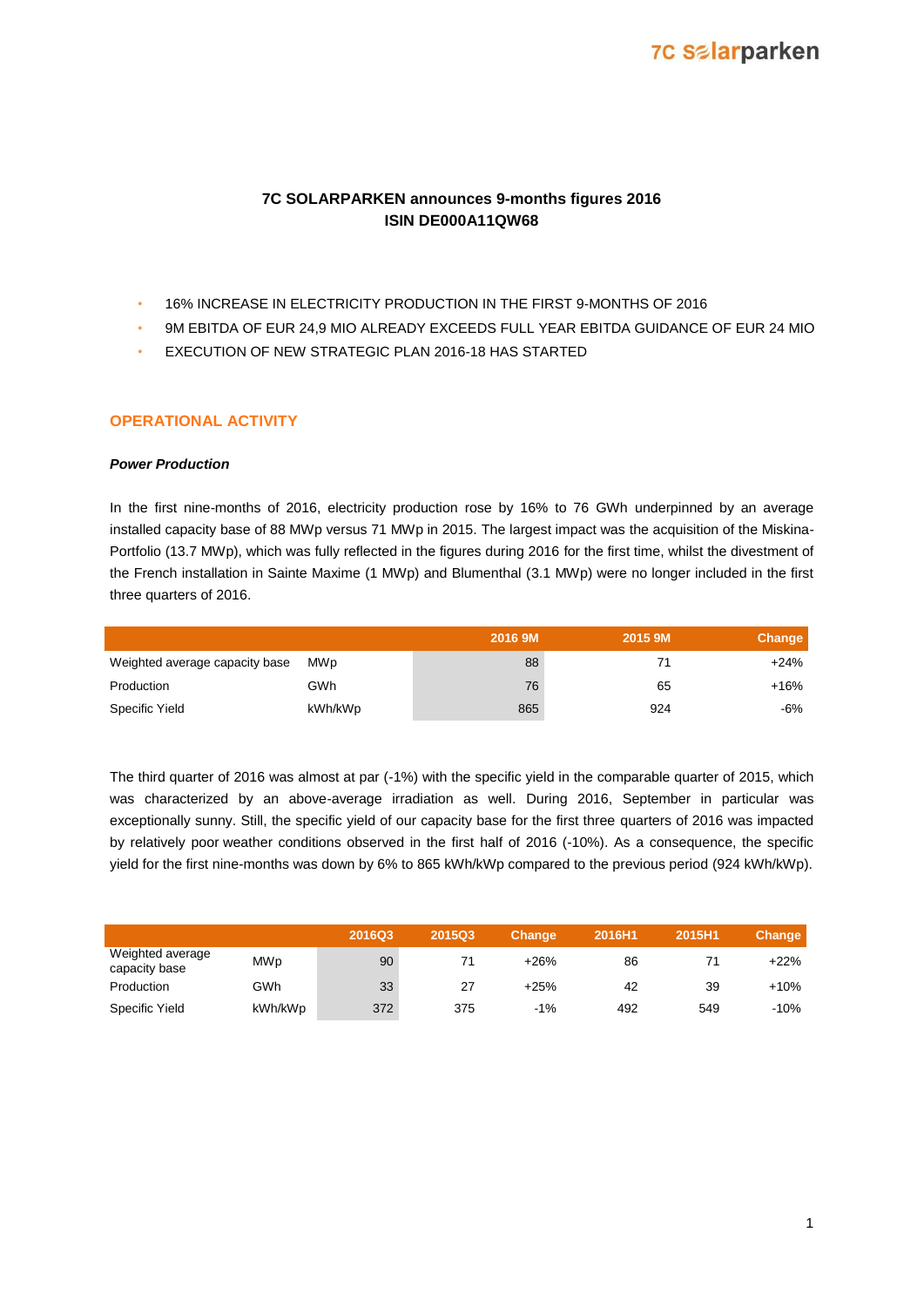# **7C Salarparken**

#### *Asset Portfolio*

At the end of the first 9 months 2016 capacity for the solar asset portfolio was at 94 MWp. After having reached the 95 MWp mark through the investment in the Mühlgrün project (1 MWp) in November 2016, capacity will be progressively expanded through completion of the current project under construction (Ludwigsfelde 1.3 MWp). In July 2016, the own development project Großfurra (4.1 MWp) was awarded a feed-in tariff under the new EEG tender scheme. The project is ready for construction in 2016, but will be operational in 2017.

|                | <b>INVESTMENTS</b>                 | 2016           |                     | 2015           |
|----------------|------------------------------------|----------------|---------------------|----------------|
|                | <b>Project Name</b>                | Capacity (kWp) | <b>Project Name</b> | Capacity (kWp) |
| Q1             | Fahrenholz                         | 2,005          | Stolberg            | 648            |
| Q <sub>2</sub> | Wandersleben                       | 1,423          | Glauchau I          | 1,059          |
|                | Groß-Stieten                       | 1,434          | Glauchau III        | 372            |
|                | Neubukow                           | 857            |                     |                |
| Q3             | Halberstadt                        | 240            | Miskina Portfolio   | 13,695         |
|                | Goldberg                           | 1,750          |                     |                |
|                | Schönebeck                         | 3,496          |                     |                |
| Q4             | Mühlgrün                           | 1,000          | Grafentraubach      | 1,817          |
|                | Ludwigsfelde (under construction)  | 1,316          | Tulkas              | 644            |
|                | Großfurra (ready for construction) | 4,100          |                     |                |

The company aims to generate at least EUR 0.2 Mio. EBITDA annually by means of asset rotation. Upon selling Blumenthal in the first quarter 2016, the target for the current year is already achieved.

| <b>DIVESTMENTS</b>  | 2016           |                     | 2015           |
|---------------------|----------------|---------------------|----------------|
| <b>Project Name</b> | Capacity (kWp) | <b>Project Name</b> | Capacity (kWp) |
| Blumenthal<br>Q1    | 3.124          |                     |                |
| Q4                  |                | Sainte Maxime       | 1.028          |

In addition to the expansion of the solar asset portfolio, the company acquired the plots of land for the Großfurra (6.9 ha.) and the Mühlgrün (1.5 ha.) projects and added them to its PV Estate portfolio in the third quarter 2016.

### **OTHER MAJOR EVENTS IN THE THIRD QUARTER 2016**

During its Investor Day held on September 20<sup>th</sup> 2016, the management has communicated its new Business Plan 2016-18 targeting (1) capacity growth from 94 MWp to 115 MWp by year-end 2017, (2) a further optimization program aiming an increased annual EBITDA of EUR 0.4 Mio and (3) the closing of a strategic deal in 2018.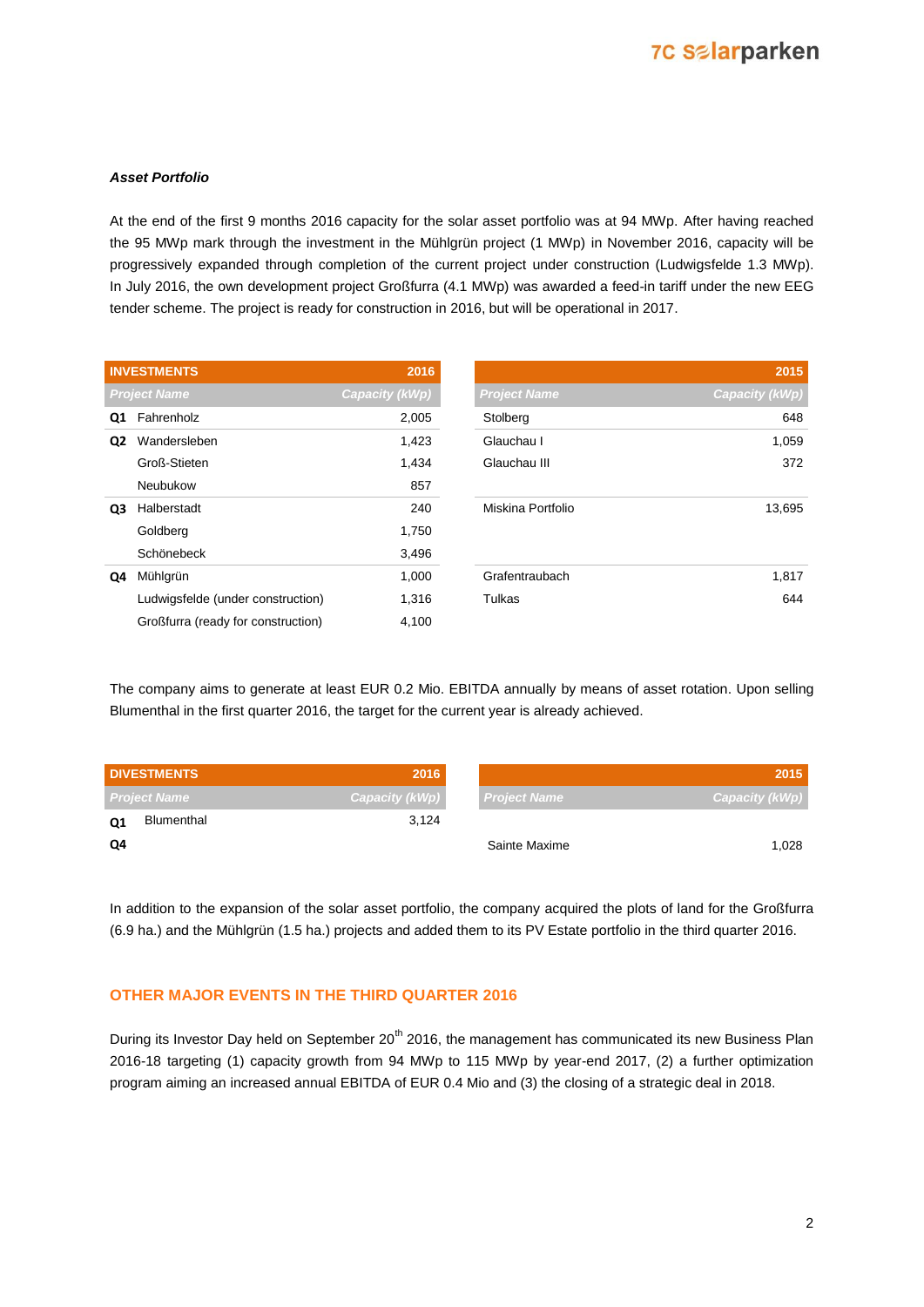### **OPERATIONAL RESULTS**

The revenues of EUR 26.5 Mio. over the first nine months of 2016 increased by 20% compared to the same period in 2015 (EUR 22.0 Mio.). The strong revenue growth was mainly due to the expansion of the asset portfolio during 2016 as well as the full period effect of the investments during 2015. It was achieved in spite of lower irradiation conditions in the current year, as specific yield for the portfolio was down by 6%.

| <b>EUR Mio.</b>                   | 2016 9M | 2015 9M |
|-----------------------------------|---------|---------|
| <b>EBITDA</b>                     | 24.9    | 17.7    |
| Transaction & Restructuring costs | 0.1     | 0.5     |
| PPA / Badwill                     | $-1.7$  | $-0.3$  |
| Balance of provisions             | 0.0     | 0.3     |
| Other operating income            | 0.0     | $-0.1$  |
| Sum of one-off effects            | $-1.6$  | 0.4     |
| <b>Clean EBITDA</b>               | 23.3    | 18.1    |

The Earnings before Interest, Taxes, Depreciation and Amortization (EBITDA) reached EUR 24.9 Mio. for the reporting period, which is a 41% increase compared to the first nine months of 2015. Therefore, the EBITDA guidance for 2016 (EUR 24.0 Mio.) has already been exceeded in the first nine months of 2016.

The EBITDA of the reporting period was supported by gains from bargain purchases (+EUR 1.7 Mio.) and slightly negatively impacted by transaction costs (-EUR 0.1 Mio) As a result, clean EBITDA was at EUR 23.3 Mio. or up by 29% compared to the same period in the previous year.

### **FINANCIAL POSITION**

The liquidity position at the end of September increased with 13% to EUR 31 Mio. compared to the end of 2015, whereas the financial debt of the company only slightly increased to EUR 182 Mio. (+0.4%). As a result, the net debt of the company was improved by EUR 2.8 Mio. to EUR 151 Mio.

| <b>NET DEBT (in Tsd. EUR)</b> | 30.09.16 | 31.12.15 |
|-------------------------------|----------|----------|
| Financial debt                | 182,207  | 181,504  |
| Cash & Cash Equivalents       | 30,839   | 27,336   |
| Net Debt                      | 151,368  | 154,168  |